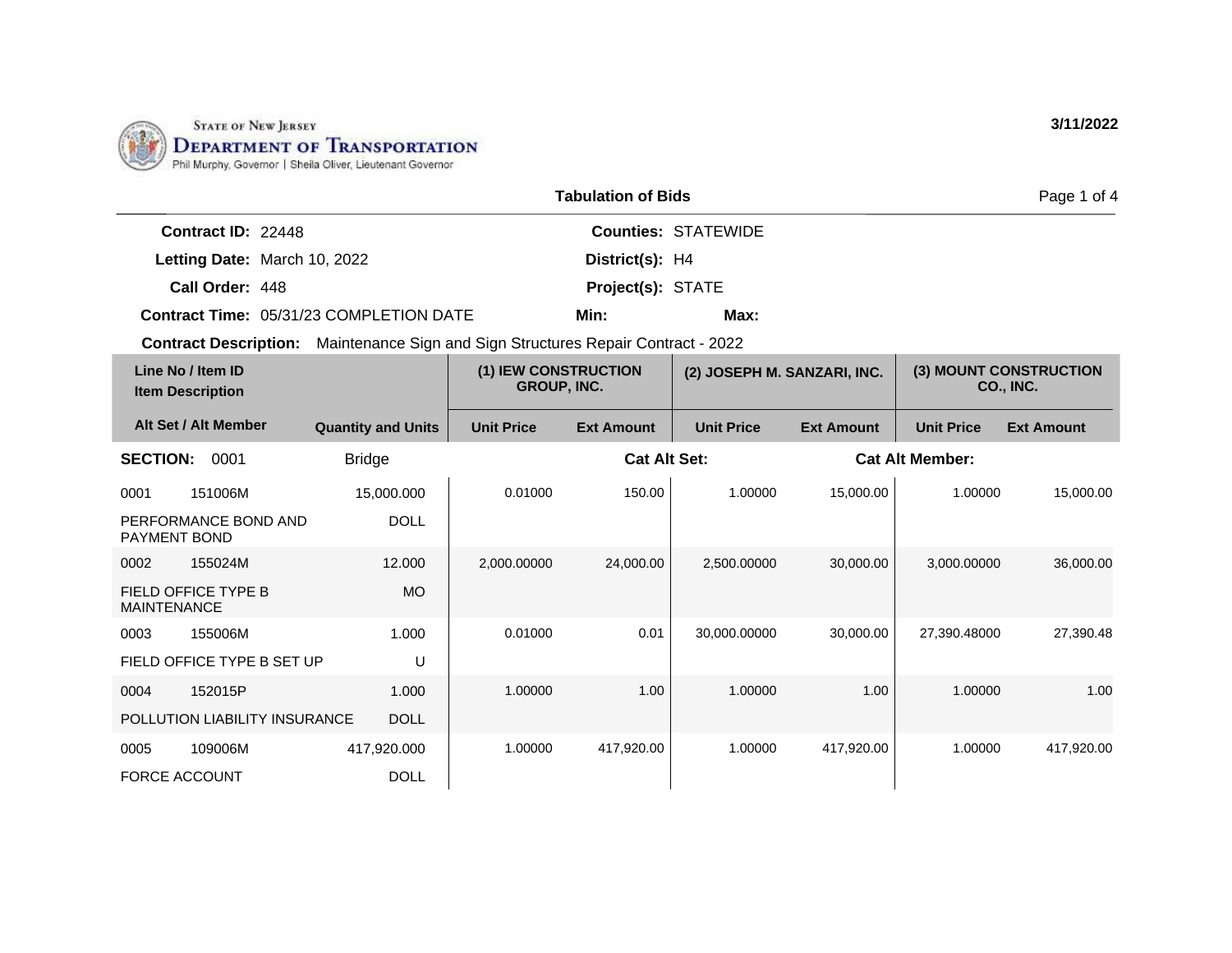

|                                                                                          |                           |                                            | <b>Tabulation of Bids</b> |                            |                             |                        | Page 2 of 4                         |
|------------------------------------------------------------------------------------------|---------------------------|--------------------------------------------|---------------------------|----------------------------|-----------------------------|------------------------|-------------------------------------|
| Contract ID: 22448                                                                       |                           |                                            |                           | <b>Counties: STATEWIDE</b> |                             |                        |                                     |
| Letting Date: March 10, 2022                                                             |                           |                                            | District(s): H4           |                            |                             |                        |                                     |
| Call Order: 448                                                                          |                           |                                            | Project(s): STATE         |                            |                             |                        |                                     |
| <b>Contract Time: 05/31/23 COMPLETION DATE</b>                                           |                           |                                            | Min:                      | Max:                       |                             |                        |                                     |
| <b>Contract Description:</b> Maintenance Sign and Sign Structures Repair Contract - 2022 |                           |                                            |                           |                            |                             |                        |                                     |
| Line No / Item ID<br><b>Item Description</b>                                             |                           | (1) IEW CONSTRUCTION<br><b>GROUP, INC.</b> |                           |                            | (2) JOSEPH M. SANZARI, INC. |                        | (3) MOUNT CONSTRUCTION<br>CO., INC. |
| Alt Set / Alt Member                                                                     | <b>Quantity and Units</b> | <b>Unit Price</b>                          | <b>Ext Amount</b>         | <b>Unit Price</b>          | <b>Ext Amount</b>           | <b>Unit Price</b>      | <b>Ext Amount</b>                   |
| <b>SECTION:</b><br>0001                                                                  | <b>Bridge</b>             |                                            | <b>Cat Alt Set:</b>       |                            |                             | <b>Cat Alt Member:</b> |                                     |
| MMG025M<br>0006                                                                          | 100.000.000               | 1.00000                                    | 100,000.00                | 1.00000                    | 100,000.00                  | 1.00000                | 100,000.00                          |
| OVERTIME DIFFERENTIAL (OD)                                                               | <b>DOLL</b>               |                                            |                           |                            |                             |                        |                                     |
| <b>MMB172M</b><br>0007                                                                   | 3,952.000                 | 0.01000                                    | 39.52                     | 1.00000                    | 3,952.00                    | 0.01000                | 39.52                               |
| <b>LANE CLOSURES</b>                                                                     | <b>HOUR</b>               |                                            |                           |                            |                             |                        |                                     |
| <b>MMB186M</b><br>0008                                                                   | 3,952.000                 | 804.00000                                  | 3,177,408.00              | 875,00000                  | 3,458,000.00                | 915.00000              | 3,616,080.00                        |
| <b>LABOR CREW</b>                                                                        | <b>HOUR</b>               |                                            |                           |                            |                             |                        |                                     |
| <b>Section Totals:</b>                                                                   |                           |                                            | \$3,719,518.53            |                            | \$4,054,873.00              |                        | \$4,212,431.00                      |

**( ) indicates item is bid as Lump Sum \$3,719,518.53 \$4,054,873.00 \$4,212,431.00 \$3,719,518.53 Contract Totals Cost Plus Time Totals 1.4,212,431.00 53,719,518.53 53,719,518.53 53,719,518.53 54,054,873.00 4,212,431.00**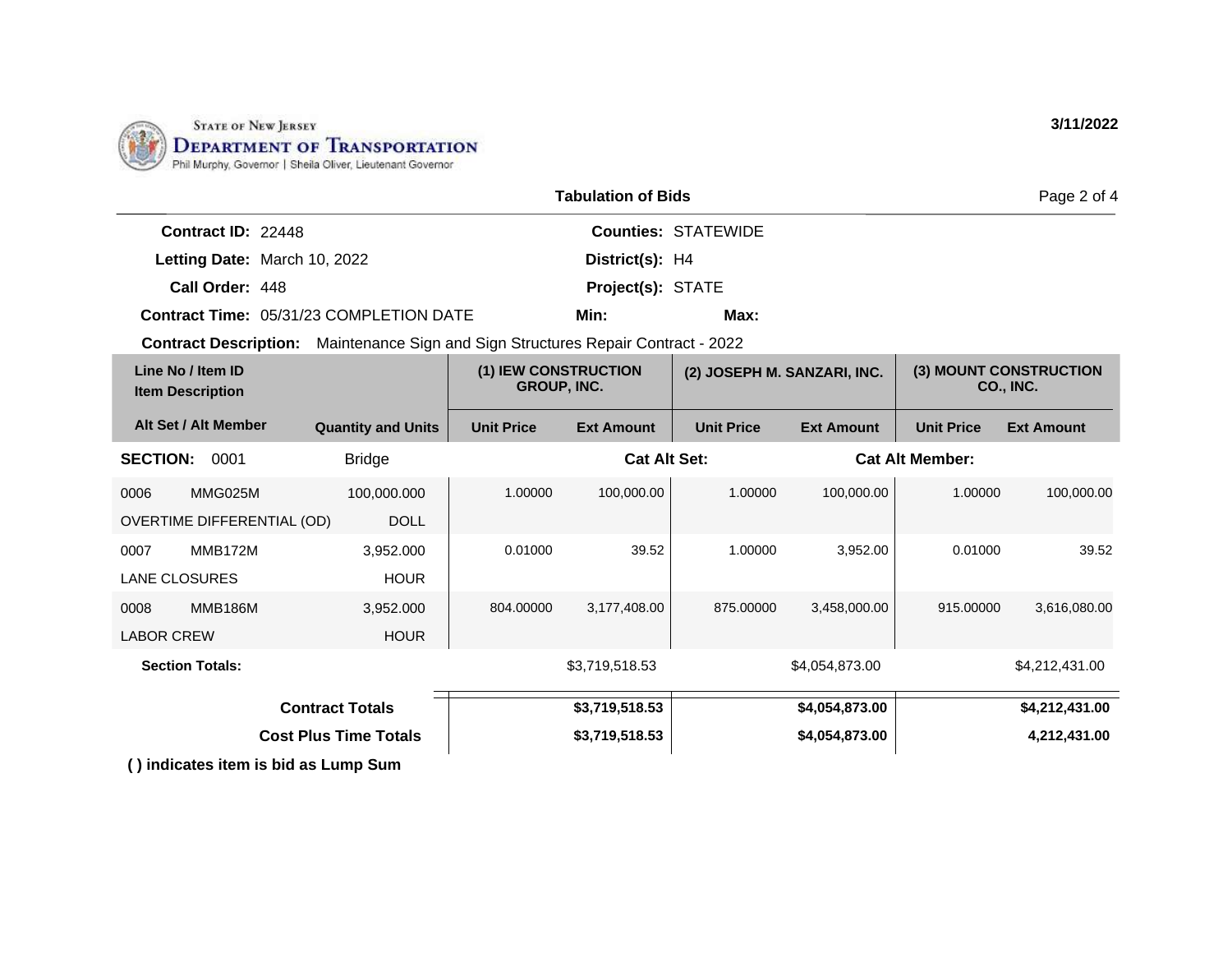

|                                                | <b>Tabulation of Bids</b>  |      | Page 3 of 4 |
|------------------------------------------------|----------------------------|------|-------------|
| Contract ID: 22448                             | <b>Counties: STATEWIDE</b> |      |             |
| Letting Date: March 10, 2022                   | District(s): H4            |      |             |
| Call Order: 448                                | <b>Project(s): STATE</b>   |      |             |
| <b>Contract Time: 05/31/23 COMPLETION DATE</b> | Min:                       | Max: |             |

Contract Description: Maintenance Sign and Sign Structures Repair Contract - 2022

| Line No / Item ID<br><b>Item Description</b>     |                            | (4) J. FLETCHER CREAMER &<br>SON, INC. |                   | (5) M.L. RUBERTON<br><b>CONSTRUCTION CO., INC.</b> |                   |                   |                        |                   |
|--------------------------------------------------|----------------------------|----------------------------------------|-------------------|----------------------------------------------------|-------------------|-------------------|------------------------|-------------------|
| Alt Set / Alt Member                             |                            | <b>Quantity and Units</b>              | <b>Unit Price</b> | <b>Ext Amount</b>                                  | <b>Unit Price</b> | <b>Ext Amount</b> | <b>Unit Price</b>      | <b>Ext Amount</b> |
| <b>SECTION:</b>                                  | 0001                       | <b>Bridge</b>                          |                   | <b>Cat Alt Set:</b>                                |                   |                   | <b>Cat Alt Member:</b> |                   |
| 0001                                             | 151006M                    | 15,000.000                             | 1.00000           | 15,000.00                                          | 4.54000           | 68,100.00         |                        |                   |
| PERFORMANCE BOND AND<br><b>PAYMENT BOND</b>      |                            | <b>DOLL</b>                            |                   |                                                    |                   |                   |                        |                   |
| 0002                                             | 155024M                    | 12.000                                 | 3,710.00000       | 44,520.00                                          | 100.00000         | 1,200.00          |                        |                   |
| <b>FIELD OFFICE TYPE B</b><br><b>MAINTENANCE</b> |                            | <b>MO</b>                              |                   |                                                    |                   |                   |                        |                   |
| 0003                                             | 155006M                    | 1.000                                  | 26,070.00000      | 26,070.00                                          | 75,000.00000      | 75,000.00         |                        |                   |
|                                                  | FIELD OFFICE TYPE B SET UP | U                                      |                   |                                                    |                   |                   |                        |                   |
| 0004                                             | 152015P                    | 1.000                                  | 1.00000           | 1.00                                               | 9,000.00000       | 9,000.00          |                        |                   |
| POLLUTION LIABILITY INSURANCE<br><b>DOLL</b>     |                            |                                        |                   |                                                    |                   |                   |                        |                   |
| 0005                                             | 109006M                    | 417,920.000                            | 1.00000           | 417,920.00                                         | 1.00000           | 417,920.00        |                        |                   |
| <b>FORCE ACCOUNT</b>                             |                            | <b>DOLL</b>                            |                   |                                                    |                   |                   |                        |                   |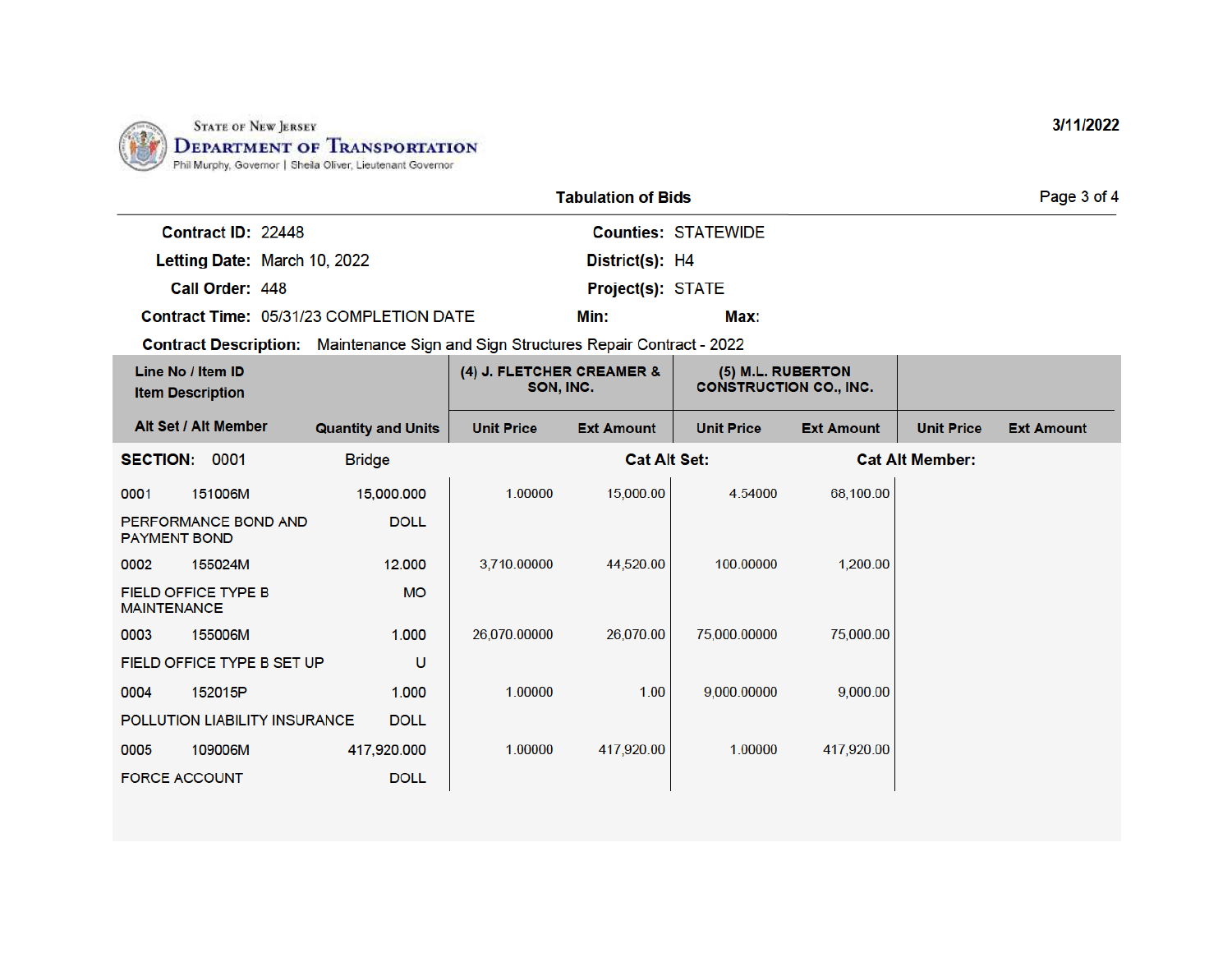

|                                              | <b>Tabulation of Bids</b>                                                                |                                        |                     |                            |                                                    |                        | Page 4 of 4       |
|----------------------------------------------|------------------------------------------------------------------------------------------|----------------------------------------|---------------------|----------------------------|----------------------------------------------------|------------------------|-------------------|
| Contract ID: 22448                           |                                                                                          |                                        |                     | <b>Counties: STATEWIDE</b> |                                                    |                        |                   |
|                                              | Letting Date: March 10, 2022                                                             |                                        | District(s): H4     |                            |                                                    |                        |                   |
| Call Order: 448                              |                                                                                          |                                        | Project(s): STATE   |                            |                                                    |                        |                   |
|                                              | Contract Time: 05/31/23 COMPLETION DATE                                                  |                                        | Min:                | Max:                       |                                                    |                        |                   |
|                                              | <b>Contract Description:</b> Maintenance Sign and Sign Structures Repair Contract - 2022 |                                        |                     |                            |                                                    |                        |                   |
| Line No / Item ID<br><b>Item Description</b> |                                                                                          | (4) J. FLETCHER CREAMER &<br>SON, INC. |                     |                            | (5) M.L. RUBERTON<br><b>CONSTRUCTION CO., INC.</b> |                        |                   |
| Alt Set / Alt Member                         | <b>Quantity and Units</b>                                                                | <b>Unit Price</b>                      | <b>Ext Amount</b>   | <b>Unit Price</b>          | <b>Ext Amount</b>                                  | <b>Unit Price</b>      | <b>Ext Amount</b> |
| <b>SECTION:</b><br>0001                      | <b>Bridge</b>                                                                            |                                        | <b>Cat Alt Set:</b> |                            |                                                    | <b>Cat Alt Member:</b> |                   |
| MMG025M<br>0006                              | 100,000.000                                                                              | 1.00000                                | 100,000.00          | 1.00000                    | 100,000.00                                         |                        |                   |
| <b>OVERTIME DIFFERENTIAL (OD)</b>            | <b>DOLL</b>                                                                              |                                        |                     |                            |                                                    |                        |                   |
| <b>MMB172M</b><br>0007                       | 3,952.000                                                                                | 60.00000                               | 237,120.00          | 300.00000                  | 1,185,600.00                                       |                        |                   |
| <b>LANE CLOSURES</b>                         | <b>HOUR</b>                                                                              |                                        |                     |                            |                                                    |                        |                   |
| <b>MMB186M</b><br>0008                       | 3,952.000                                                                                | 1.240.00000                            | 4,900,480.00        | 1,550,00000                | 6,125,600.00                                       |                        |                   |
| <b>LABOR CREW</b>                            | <b>HOUR</b>                                                                              |                                        |                     |                            |                                                    |                        |                   |
| <b>Section Totals:</b>                       |                                                                                          |                                        | \$5,741,111.00      |                            | \$7,982,420.00                                     |                        |                   |
|                                              | <b>Contract Totals</b>                                                                   |                                        | \$5,741,111.00      |                            | \$7,982,420.00                                     |                        |                   |
|                                              | <b>Cost Plus Time Totals</b>                                                             |                                        | \$5,741,111.00      |                            | \$7,982,420.00                                     |                        |                   |
|                                              | () indicates item is bid as Lump Sum                                                     |                                        |                     |                            |                                                    |                        |                   |